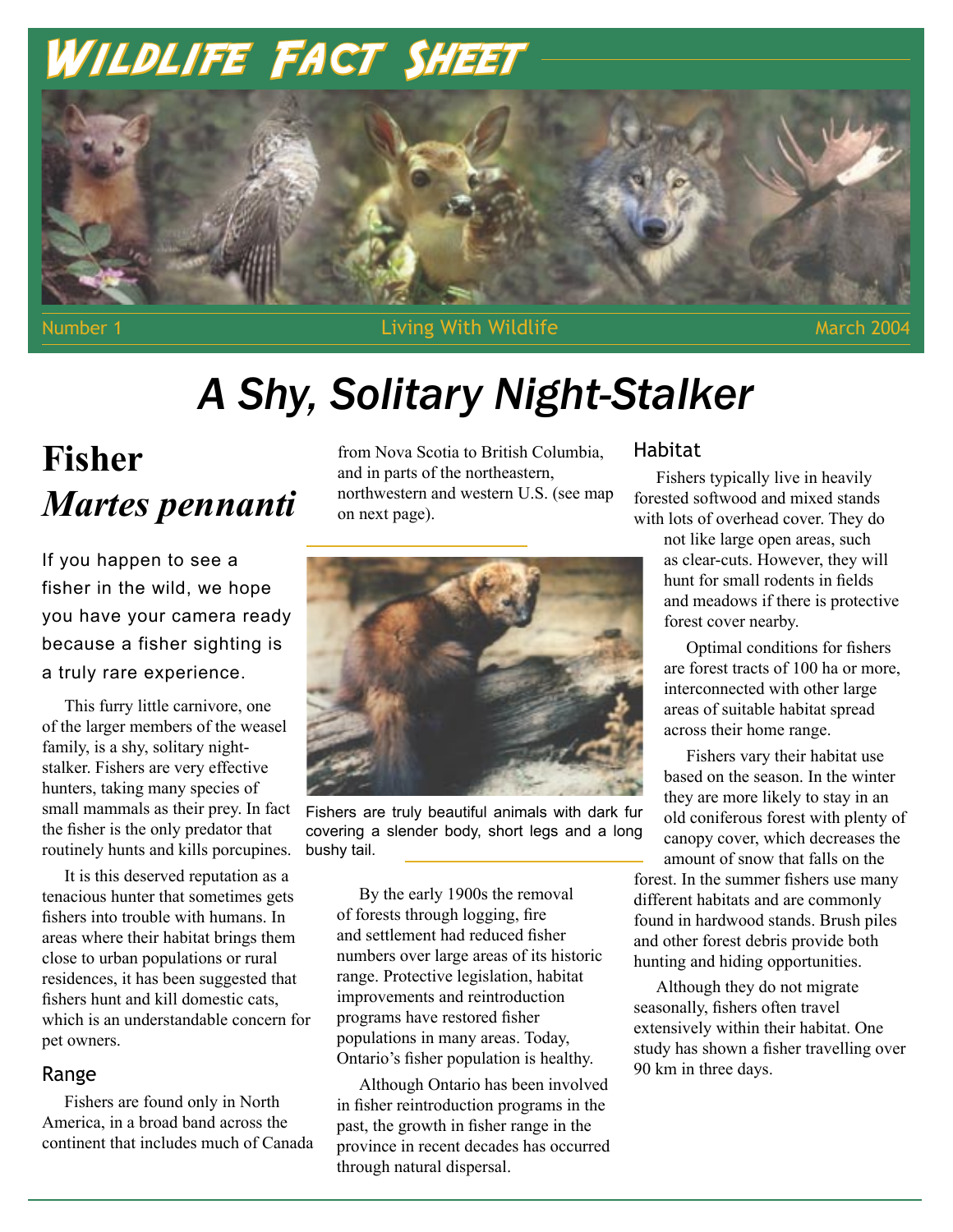# Fisher Fact Sheet <del>Living Wildlife Wildlife Wildlife Wildlife Wildlife Wildlife Wildlife Wildlife Wildlife Wildlife Wildlife Wildlife Wildlife Wildlife Wildlife Wildlife Wildlife Wildlife Wildlife Wildlife Wildlife Wildlif</del>

# Physical Characteristics

Fishers are truly beautiful animals, with dark fur covering a slender body, short legs and a long bushy tail.

Adult males typically weigh between 4.5 and 6.5 kg. Some very large males can weigh up to 8 kg. Adult females weigh 2.5 to 3.5 kg.



The fisher is a carnivore, a nocturnal hunter, and an opportunistic feeder with a strong preference for snowshoe hare.

than males, it is difficult to distinguish between the sexes based on their tracks.

# Food Sources

Contrary to what its name might suggest, fish do not make up a significant proportion of a fisher's diet. The name "fisher" may have come from early settlers who confused the animal with the European polecat (another

> member of the weasel family) commonly called a fichet or fitche.

The fisher is a carnivore, a nocturnal hunter, and an opportunistic feeder, with a strong preference for snowshoe hare. Some studies suggest that fishers choose to live in areas where snowshoe hare are abundant. Some long-term research has indicated a link between population density cycles in snowshoe hare and fishers.

Small mammals (snowshoe hare, mice, squirrels, shrews and voles) typically make up 80 percent of a fisher's diet. They will also feed on birds, reptiles, amphibians, fish, insects, eggs, fruits, nuts and berries. Fruit may comprise as much as 30 percent of their diet in the summer.

As opportunists, fishers will also feed on carrion, including the entrails of deer left behind by hunters.

Fishers are typically black on the tail, around the back end and on the hind legs. Tricoloured guard hairs cover the back and head of the animal, giving it a golden brown look. Sometimes the underbelly of the fisher can have white patches of uneven size and shape. New fur growth begins in September or October and is usually complete by late November.

The prime fur (new winter fur) of the fisher has stiff, shiny guard hairs, is very full, and is present any time between late November and the end of January. When the fur is past its prime stage in late January it becomes thinner, and changes to a lighter more reddish colour. During the moulting summer season fisher fur becomes much thinner and lighter in colour. Juvenile fishers are generally darker than the adults. Their fur begins to change and reach adult primeness at about four months of age.

The paws of the fisher are much like a cat's with black, leathery pads and five sharp semi-retractable claws. During the winter season the feet become heavily furred. Although females are physically smaller

The fisher's reputation as a tenacious predator comes at least partly from the fact that it is the only animal that regularly preys on porcupines.



Fishers are found only in North America, in a broad band across the continent.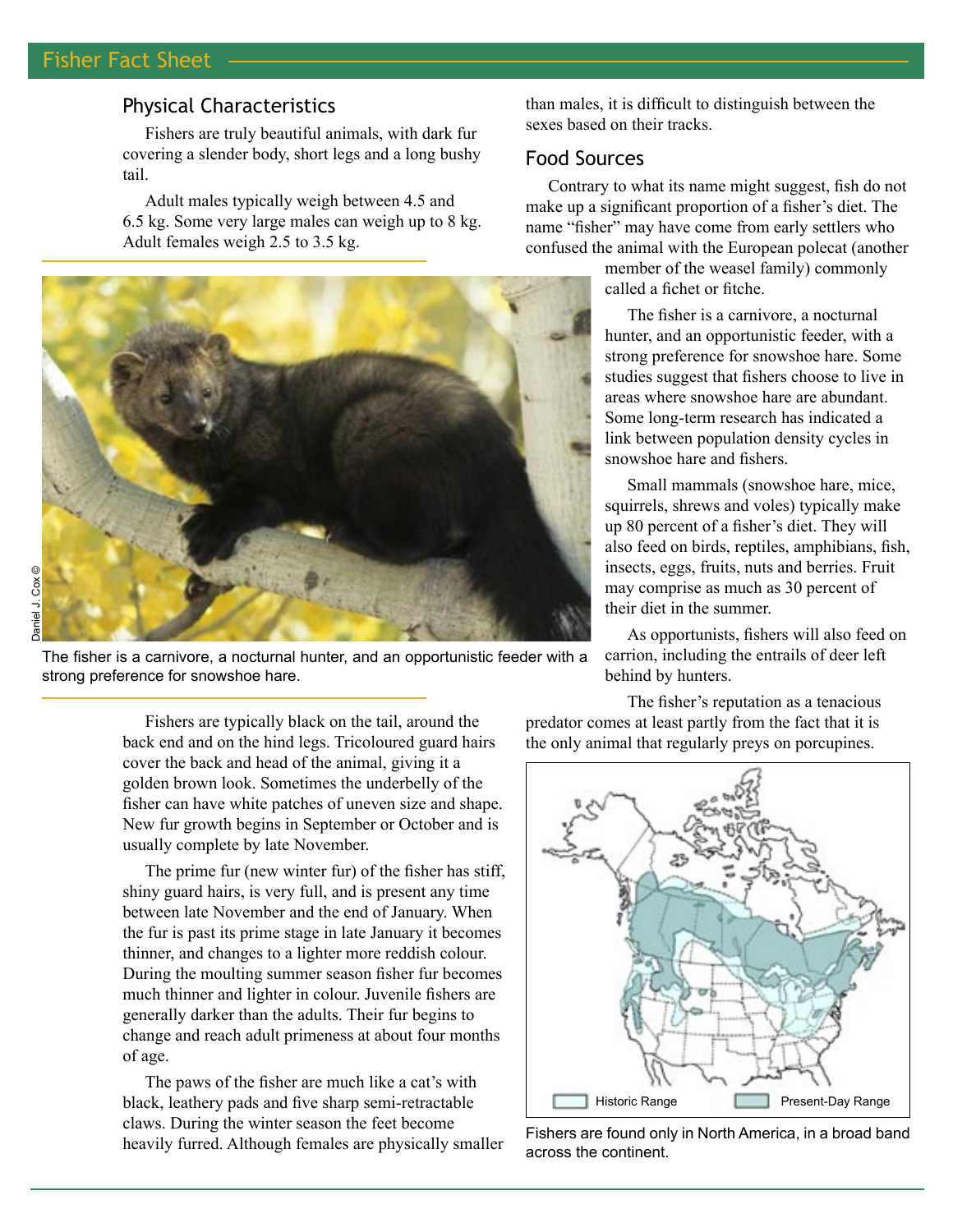The fisher kills porcupines with repeated bites to the face, then feeds through the unprotected underbelly. In areas where fisher re-introduction programs have been successful, subsequent declines in porcupine populations have been observed.

The fisher does not have any natural predators but bobcats, competing for hunting territory, will sometimes kill young and even adult fishers.

## Behaviour

 Fishers are solitary creatures that are most active in the late evening and very early morning.

In habitat where prey are relatively abundant, fishers typically hunt an area intensively in a zigzag pattern, with frequent changes in direction. Using this method a fisher may hunt an area up to 30 km in diameter over a five to ten day period.

When prey are less abundant, fishers have been observed travelling long distances in one direction, stopping occasionally to investigate potential food sites.

Fishers kill most prey with a neck bite and may use their whole body to wrap around and hold the animal down.

They can also swim and are very good tree climbers. In fact, fishers have the ability to rotate their hind legs and climb down a tree headfirst like a squirrel. But they appear to do most of their hunting on the ground.

Scent glands are used to mark territory. Male fishers are very territorial and protective against other males. And females are very territorial and protective against other females. Female and male home ranges can overlap.

Female fishers typically have a home range of about 15 km2 . The male's typical home range is significantly larger at 38 km<sup>2</sup>. The female and male home ranges change with the seasons, shrinking in mid-winter and growing in April, May and June.

# Reproduction

Fishers build their dens in hollow trees, rock crevices, slash piles, rock falls, abandoned beaver lodges, and under snow. The choice of a den is directly related to the type of forest. In coniferous forests, fishers often build tree-nests, while in hardwood stands hollowed out tree cavities seem to be preferred.

Both male and female fishers reach sexual maturity at 12 months of age. Most female fishers then produce their first litter at 24 months.

The breeding season usually begins in late March.

Females begin to seek a male partner six to eight days after bearing their young and remain in heat for two or three days. If the female does not conceive during the first mating, she may engage in a second round of mating about 14 days later.



The fisher has a reputation as a tenacious predator. It is the only animal that regularly preys on porcupines.

During the breeding period a female will travel her home range to find a male. The female is thought to be the dominant individual during the breeding period. Males and females may stay together for several days during the mating period.

After mating, female fishers experience something called delayed implantation. The fertilized egg lies dormant for nearly 11 months before it implants in the uterus and starts to develop. The gestation period lasts for just over a month, usually beginning near the end of February.